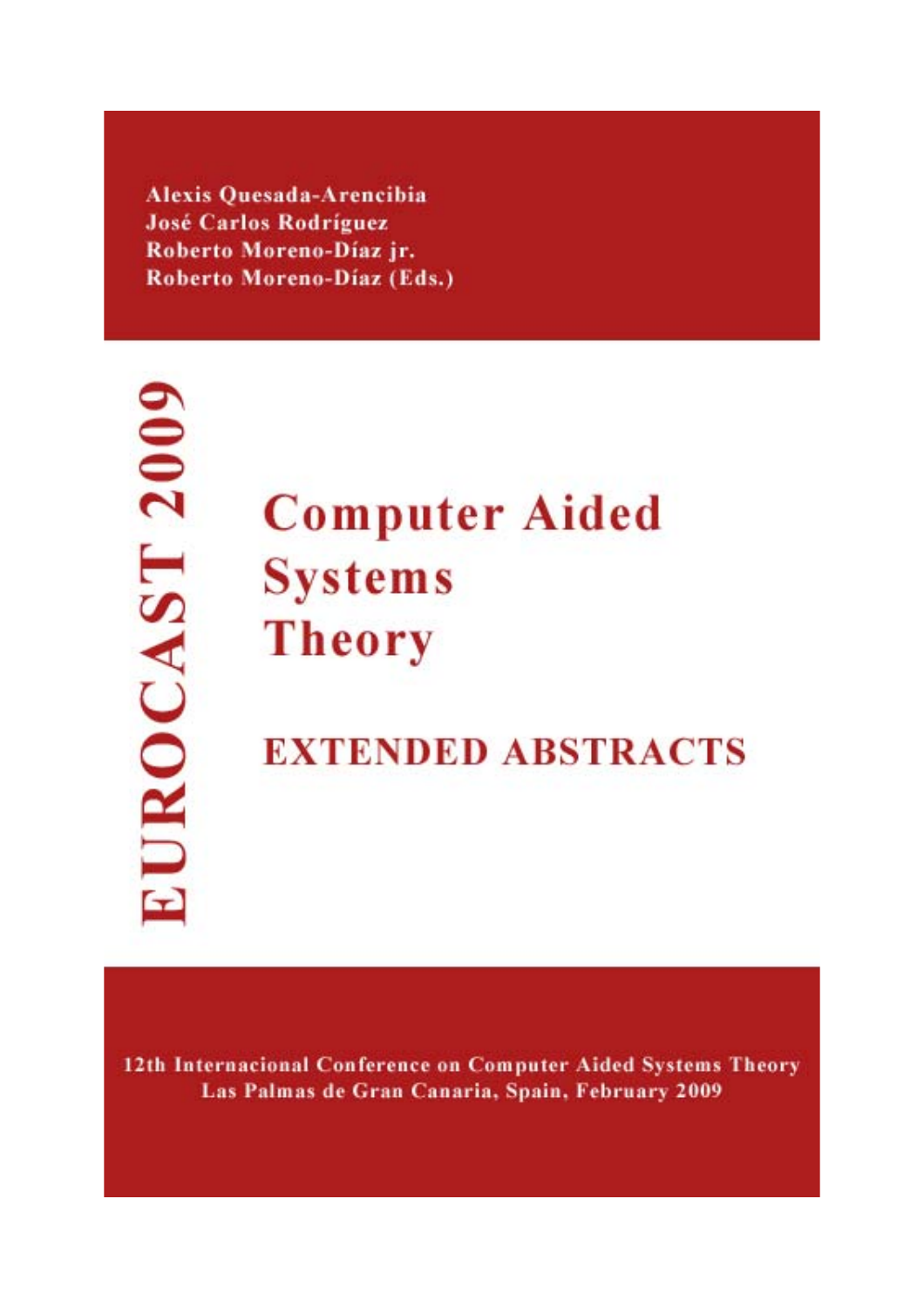**Twelve International Conference on COMPUTER AIDED SYSTEMS THEORY** 

**EUROCAST 2009** 

Edited by

Alexis Quesada-Arencibia José Carlos Rodríguez-Rodríguez Roberto Moreno-Díaz jr. and Roberto Moreno-Díaz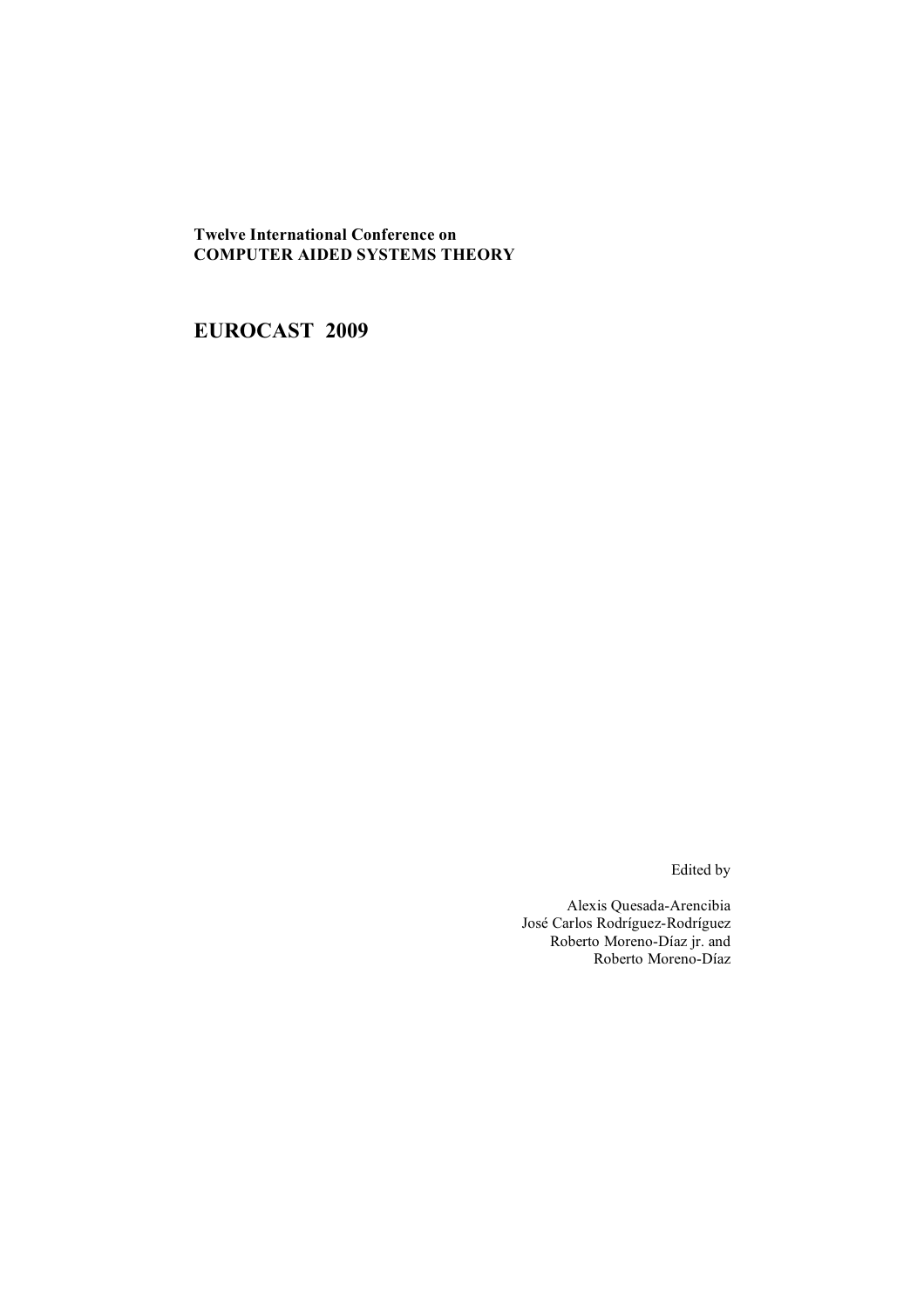© 2009 IUCTC Universidad de Las Palmas de Gran Canaria

ISBN: 978-84-691-8502-5 REGISTRO: 08/117147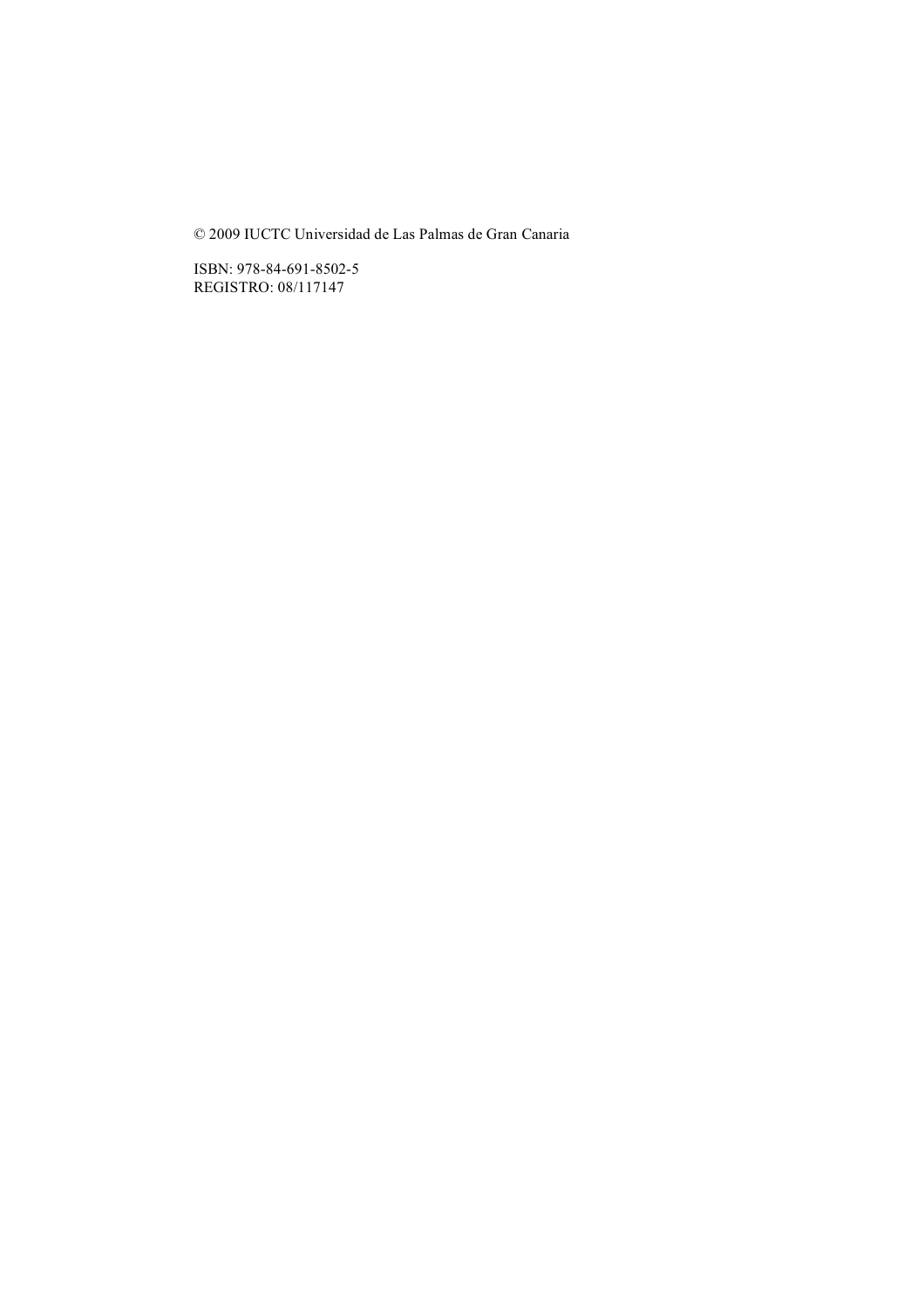### **Table of Contents**

| <b>Systems Theory and Simulation: formal approaches</b> |                                                                                                                              |  |  |
|---------------------------------------------------------|------------------------------------------------------------------------------------------------------------------------------|--|--|
|                                                         | J. Scharinger                                                                                                                |  |  |
|                                                         | G. Resconi, Z. Chaczko                                                                                                       |  |  |
|                                                         | Knowledge Discovery in Databases Using Multivalued Array<br>M. Miró-Julià                                                    |  |  |
|                                                         | Exploring Unknown Environments Using Bayesian Techniques 7<br>M.A. Virto-García, A. Moreno-Díaz, M.I. Rodríguez-Galiano      |  |  |
|                                                         | Local Space-time Systems Simulation of Linear and Non-linear<br>R. Moreno-Díaz, A. Moreno-Díaz, G. de Blasio                 |  |  |
|                                                         | Analytical Representation of Intrinsic Directionality in Retinal<br>G. de Blasio, R. Moreno-Díaz jr, R. Moreno-Díaz          |  |  |
| F. Pichler                                              | Linear Complexity Measures for Multi-valued Cryptographic<br>Data streams by Application of the Rissanen Partial Realization |  |  |
|                                                         | A Software Implementation of the Rissanen Method for Partial<br>D. Jochinger                                                 |  |  |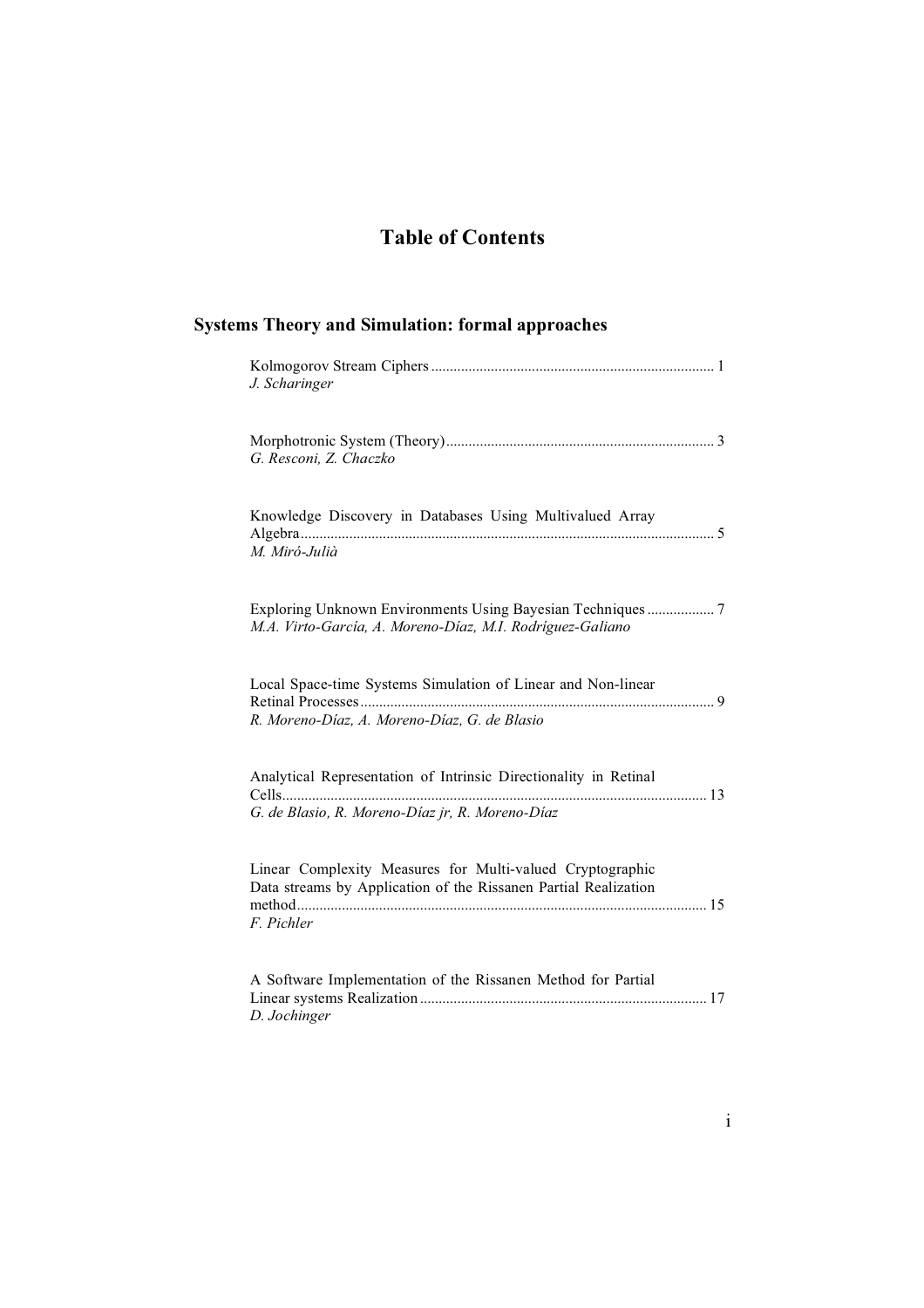|                          | B. Remeseiro, N. Barreira, D. Calvo, M. Ortega, M.G. Penedo                                                             |  |
|--------------------------|-------------------------------------------------------------------------------------------------------------------------|--|
|                          | A study of extracting knowledge from clinical practice guideline<br>M. Taboada, M. Meizoso, D. Martinez                 |  |
| J. Aransay, C. Dominguez | Modelling Differential Structures in Proof Assistants: the                                                              |  |
|                          | M. Ortega, J. Rouco, J. Novo, M.G. Penedo                                                                               |  |
|                          | Response Time Optimization in Web Applications: Modular<br>D. Horat, A. Quesada-Arencibia                               |  |
| Quesada-López            | Functional Disambiguation based on the Syntactic Structures<br>O. Santana-Suárez, J. Peréz-Aguiar, I. Santana-Pérez, R. |  |
|                          | On Similarity in Case-based Reasoning for Structural Health<br>R. Stumptner, B. Freudenthaler, J. Küng                  |  |
|                          | A Distributed System for Massive Generation of Synthetic<br>J. Paris-Fernández, V.M. Gulías, C. Abalde                  |  |
| M.E. Ares, Á. Barreiro   | Using a Rank Fusion Technique to Improve Shot Boundary                                                                  |  |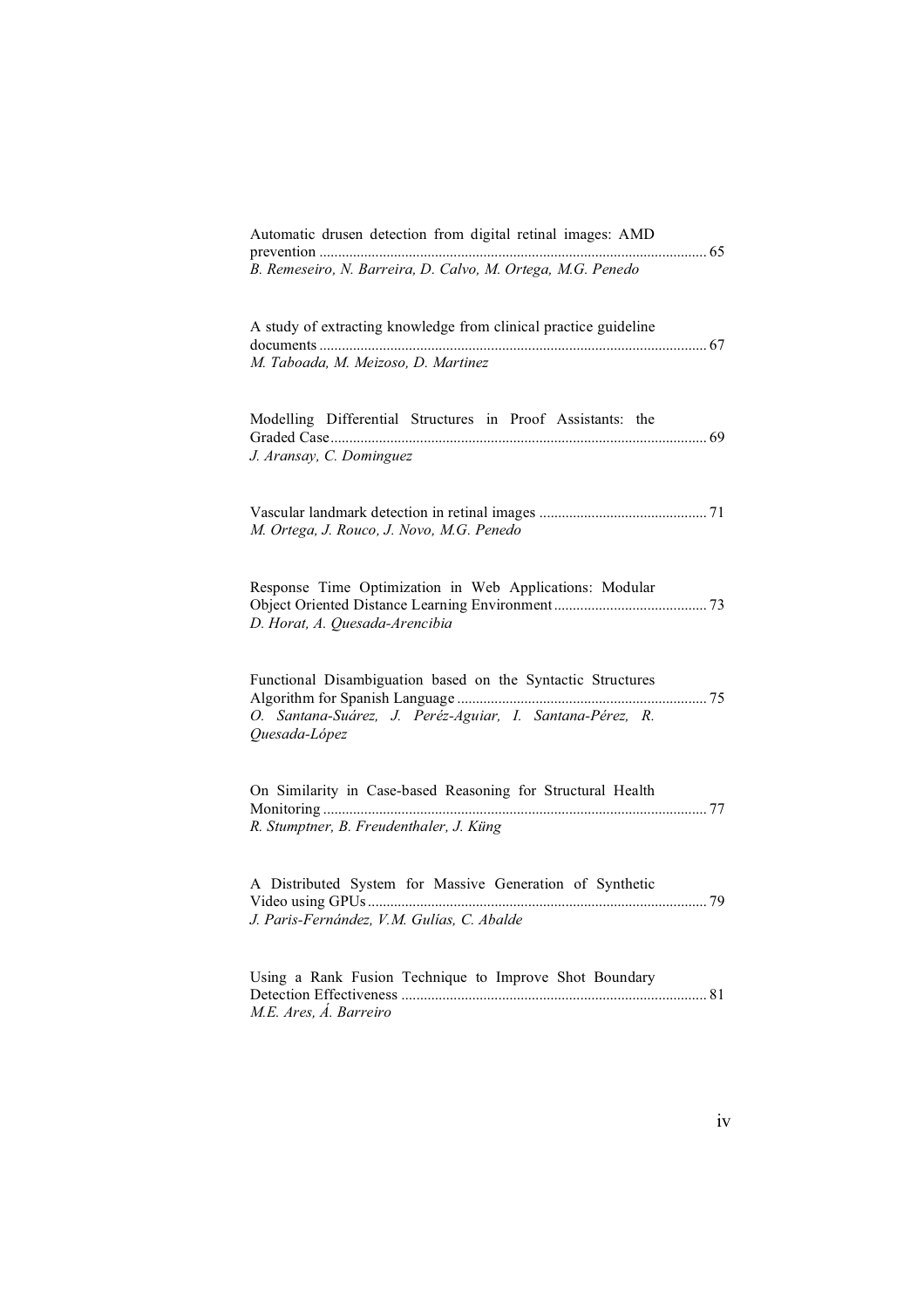#### **Functional Disambiguation Based on the Syntactic Structures Algorithm for Spanish Language**

Octavio Santana-Suárez, José Pérez-Aguiar, Idafen Santana-Pérez, and Rubén Quesada-López

Departament of Informática y Sistemas, Universidad de Las Palmas de Gran Canaria, 35017 Las Palmas de Gran Canaria, Spain {osantana, jperez, isantana, rquesada}@dis.ulpgc.es

**Abstract.** This article presents a disambiguation method that diminishes the functional combinations of the words of a sentence taking into account the context in which they appear. This process uses an algorithm which does the syntactic analysis of every sentence interpretation. In order to control this analysis, a grammar with restrictions has been developed to model the valid syntactic structures of the Spanish language. The main target of our algorithm is the separation between the disambiguation method and the grammar which governs it.

**Keywords:** functional disambiguation, syntactic analysis, Computational Linguistics, Natural Language Processing

#### **1 Introduction**

One of the principal problems that is necessary to face when one tries to approach the automated analysis of texts in Spanish, is the high quantity of combinations that emerge due to the degree of ambiguity of the words that configure the language. The fact that a great quantity of words could play multiple grammatical functions causes an enormous number of interpretations within the sentence.

In order to minimize this problem, it has been developed an algorithm which, starting from a grammar of entry and from a morphologic analyzer, carries out a disambiguation process based on the syntactic analysis of each one of the combinations of the sentence. Consequently, the main objective will be the reduction of the number of interpretations through the study of syntactic structures and the obtention of the syntactic analysis trees of the sentence.

Furthermore, it has been developed an algorithm which works independently to the rules of the grammar, in order to provide an easy maintainability tool that could be used by linguistics users non-experts in the computing field.